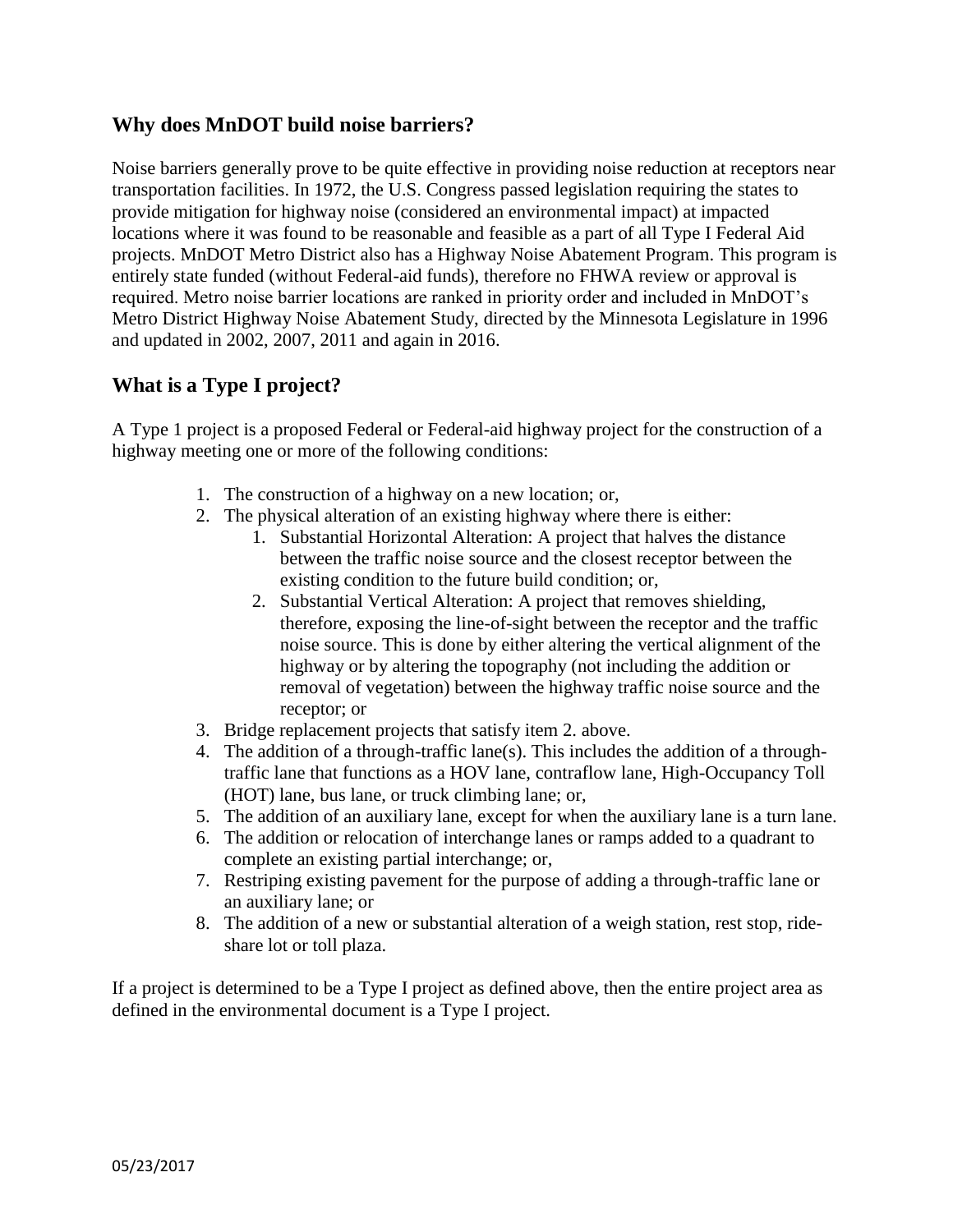## **What is an impacted location?**

A "noise sensitive receiver" (defined as homes, parks, schools, businesses, etc.) is considered impacted by noise if either the future (generally a 20-year traffic projection) noise levels approach (within 1 dBA) or exceed the FHWA Noise Abatement Criteria, or if there is a substantial increase (greater than or equal to 5 dBA) in future noise levels over existing noise levels from a proposed MnDOT project as described above. These are the noise levels that are experienced at commonly used exterior portions of the property.

Table 1 lists the FHWA's Noise Abatement Criteria.

| Federal Highway Administration Noise Abatement Criteria |                                                  |                               |                                                                                                                                                                                                                                                                                                                                                                                                                           |  |
|---------------------------------------------------------|--------------------------------------------------|-------------------------------|---------------------------------------------------------------------------------------------------------------------------------------------------------------------------------------------------------------------------------------------------------------------------------------------------------------------------------------------------------------------------------------------------------------------------|--|
| Activity<br><b>Category</b>                             | <b>Activity Criteria</b><br>(1,2)<br>Leg(h), dBA | Evaluation<br><b>Location</b> | <b>Activity Description</b>                                                                                                                                                                                                                                                                                                                                                                                               |  |
| $\mathbf{A}$                                            | 57                                               | Exterior                      | Lands on which serenity and quiet are<br>of extraordinary significance and serve<br>an important public need and where<br>the preservation of those qualities is<br>essential if the area is to continue to<br>serve its intended purpose.                                                                                                                                                                                |  |
| B(3)                                                    | 67                                               | Exterior                      | Residential                                                                                                                                                                                                                                                                                                                                                                                                               |  |
| C(3)                                                    | 67                                               | Exterior                      | Active sport areas, amphitheaters,<br>auditoriums, campgrounds, cemeteries,<br>day care centers, hospitals, libraries,<br>medical facilities, parks, picnic areas,<br>places of worship, playgrounds, public<br>meeting rooms, public or nonprofit<br>institutional structures, radio studios,<br>recording studios, recreation areas,<br>Section 4(f) sites, schools, television<br>studios, trails, and trail crossings |  |
| D                                                       | 52                                               | Interior                      | Auditoriums, day care centers,<br>hospitals, libraries, medical facilities,<br>places of worship, public meeting<br>rooms, public or nonprofit institutional<br>structures, radio studios, recording<br>studios, schools, and television studios                                                                                                                                                                          |  |
| E(3)                                                    | 72                                               | Exterior                      | Hotels, motels, offices,<br>restaurants/bars, and other developed<br>lands, properties or activities not<br>included in A-D or F                                                                                                                                                                                                                                                                                          |  |

#### **Table 1**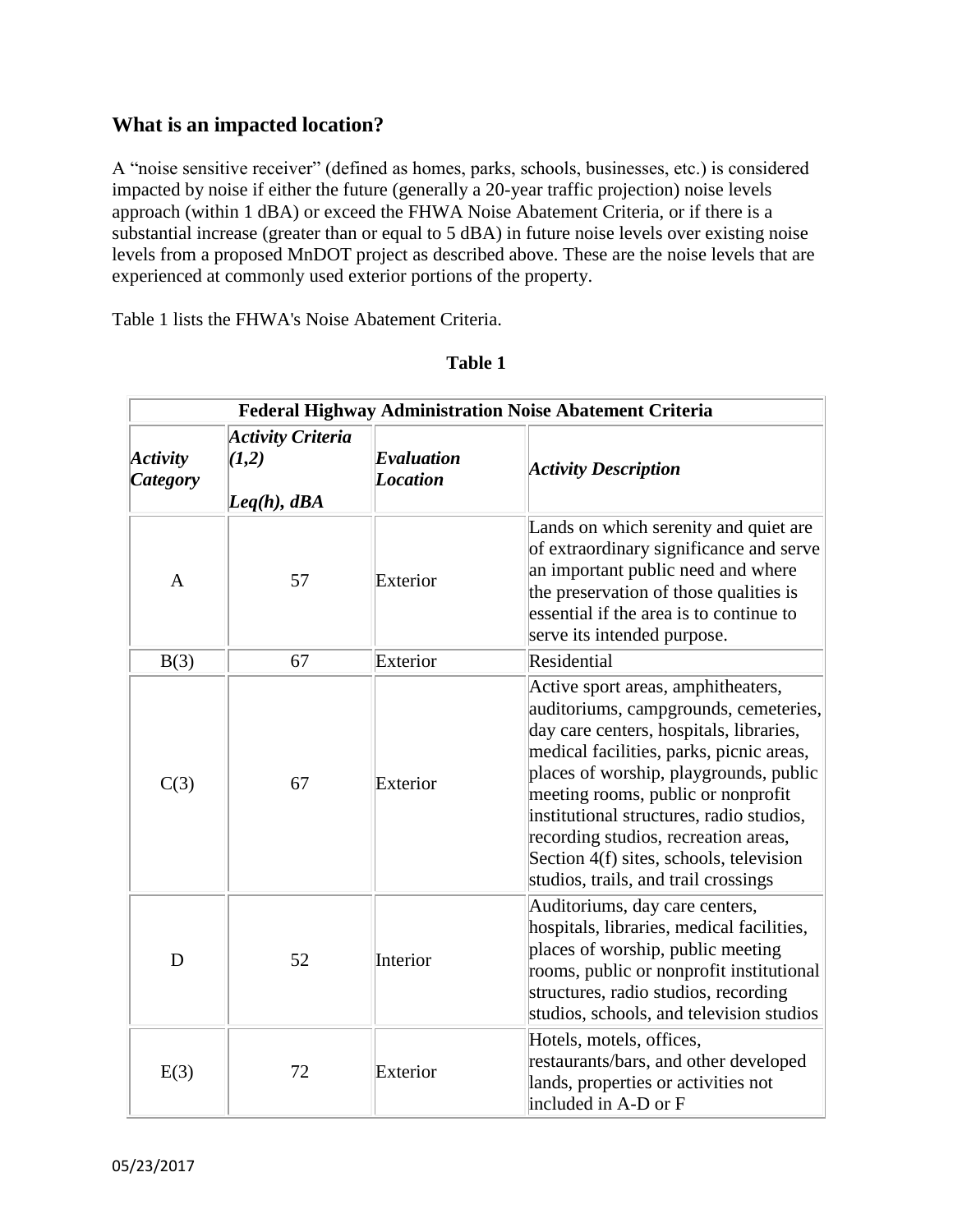| F | Agriculture, airports, bus yards,<br>emergency services, industrial,<br>logging, maintenance facilities,<br>manufacturing, mining, rail yards,<br>retail facilities, shipyards, utilities<br>(water resources, water treatment,<br>electrical), and warehousing |
|---|-----------------------------------------------------------------------------------------------------------------------------------------------------------------------------------------------------------------------------------------------------------------|
|   | Undeveloped lands that are not<br>permitted                                                                                                                                                                                                                     |

**Notes** 

 $(1)$  Leq(h) shall be used for impact assessment.

(2) The Leq(h) Activity Criteria values are for impact determination only, and are not design standards for noise abatement measures.(3) Includes undeveloped lands permitted for this activity category.

The FHWA interprets its noise abatement criteria as guideposts for the need of noise abatement, rather than absolute limits.

## **Does Minnesota have state noise standards?**

Yes, the Minnesota Pollution Control Agency has administrative rule [7030.0010-7030.1060](https://www.revisor.mn.gov/rules/?id=7030) which govern standards, classification, methodology, and noise limits. [Minnesota Statute 116.07](https://www.revisor.mn.gov/statutes/?id=116.07)  [Subd. 2a.](https://www.revisor.mn.gov/statutes/?id=116.07) lists certain exemptions from the state noise standards. In 2016, MPCA and MnDOT agreed that traffic noise regulations and mitigation requirements from the FHWA qualify for a statutory exemption from the Minnesota State Noise Standards. As a result, all projects will no longer address Minnesota Rule 7030 and any required noise analysis would follow FHWA Criteria and regulations.

# **What is Leq?**

Leq is the equivalent steady-state sound level which in a stated period of time contains the same acoustic energy as the time-varying sound level during the same time period, with Leq(h) being the hourly value of Leq.

## **How does MnDOT determine where to place noise barriers?**

A computerized noise model program is used for all Type I projects to predict design year (usually twenty years in the future) traffic noise levels. All locations that are predicted to have impacts are then considered for noise mitigation. Analysts make every attempt to qualify these impacted locations for noise barriers based on the reasonable, feasible and cost effectiveness criteria. For barriers built under MnDOT's Metro District Highway Noise Abatement Program, areas are identified by their ranking in the Highway Noise Abatement Study. Noise barriers are not typically placed along highways that have uncontrolled access points (e.g., driveways) due to the loss of effectiveness from numerous openings in the barriers.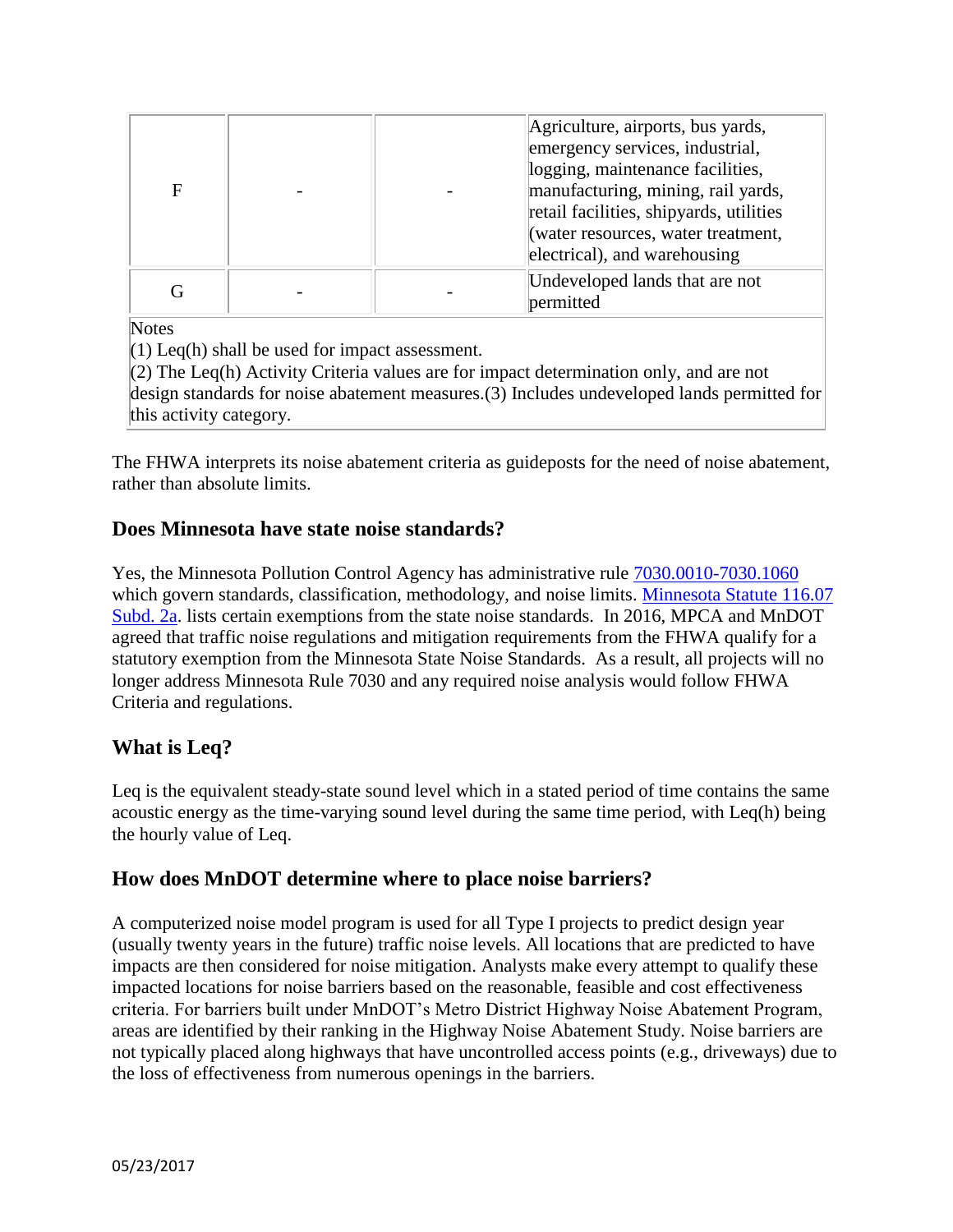## **How does MnDOT determine if a noise barrier is feasible, reasonable or cost effective?**

Some of the factors that MnDOT uses to determine if a noise barrier will be constructed are:

- Does MnDOT have the required right of way to construct the barrier?
- Safety concerns such as sight distances.
- Will the barrier meet a cost effectiveness factor of \$78,500 per benefited receptor?
- Will the barrier provide a substantial reduction (at least 5 dBA with one receptor receiving 7 dBA) in noise?
- Soil types and wetland areas in the proposed project area.
- Will hydraulics or drainage features on Mn/DOT right of way be impacted?
- Buried utilities or utility relocation needs

# **How is the height of the barrier determined?**

Noise barriers are generally designed to provide noise reductions of 8 dBA or more. However, a minimum reduction of at least 5 dBA (with at least one receptor getting a 7 dBA reduction) is required in order for the noise barrier to be considered minimally effective. The goal is a 10 dBA reduction of the average traffic noise levels for the majority of the first row of residences directly abutting the highway right-of-way. The reasonableness criteria places a practical cost limitation on the height of any noise barrier. The maximum allowed average height for a noise barrier in Minnesota is 20 feet.

# **Why not plant trees instead of putting up a barrier?**

When highway noise mitigation strategies were first being researched there was some thought that dense plantings of vegetation might provide effective blocking of sounds from the highway. However, to be effective at blocking sound there must be complete blockage of the line of sight from the receiver to all noise sources and a great enough mass density to stop the transmission of sound. If the height of the trees is at least 15 feet tall or more, and the vegetation has a depth of 100 feet, then a 5 dBA attenuation may be achievable. Most vegetative plantings near highways have not been found to meet these prerequisites.

## **How effective are noise barriers?**

Generally the effectiveness of a noise barrier depends on (1) the distance between the listener and the noise source, (2) the distance between the listener and the noise barrier and (3) the height of the noise barrier above the line-of-sight between the listener and the noise source. Typically, the benefit due to the noise reduction by a noise barrier will be greatest for the listeners nearest the noise barrier. For residences located directly behind a 20 foot noise barrier, a reduction of about 10 dBA would be typical. This benefit decreases as the listener moves farther away from the barrier and is barely perceptible at distances greater than 300 feet.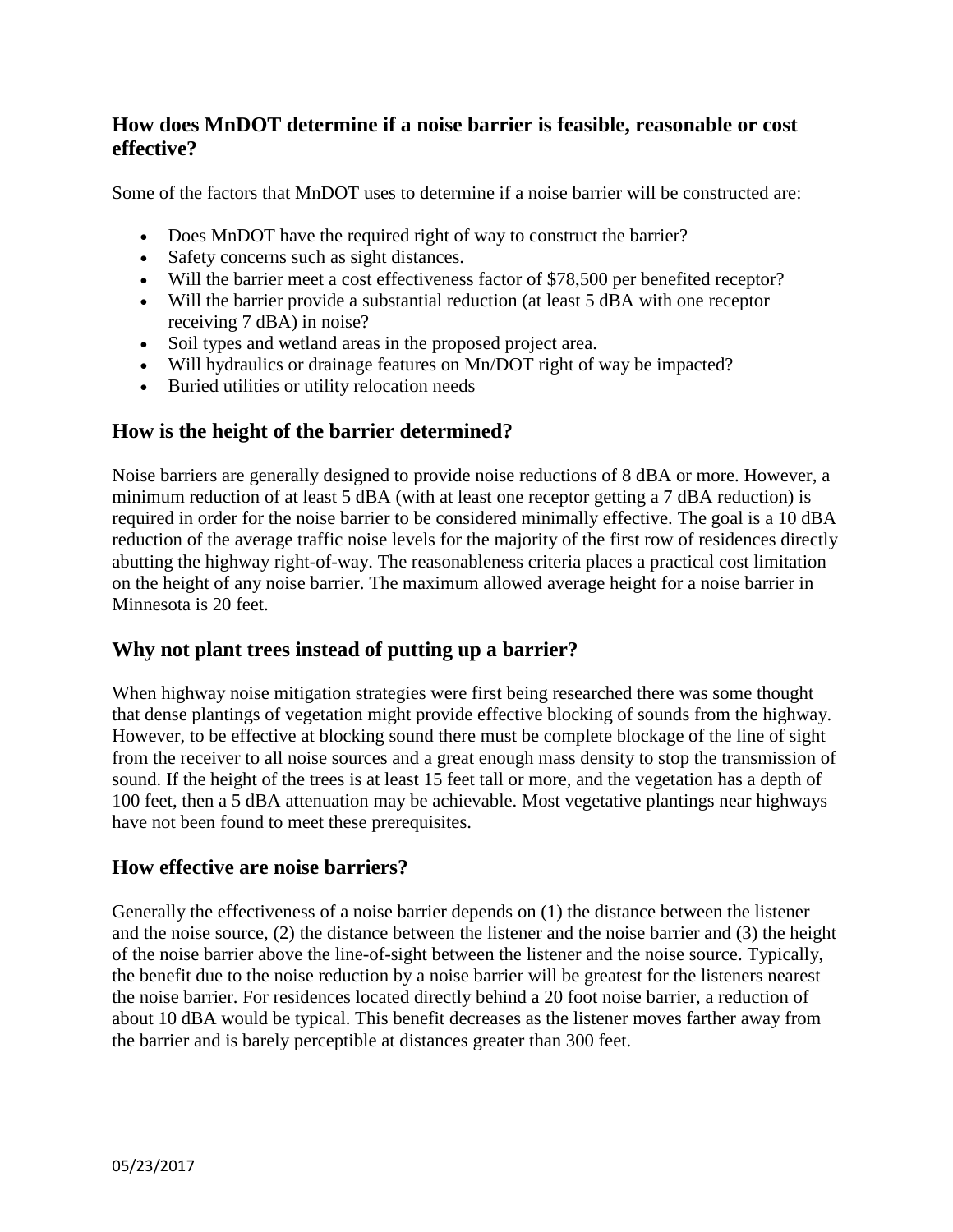### **How much do noise walls cost?**

Current construction costs on an average are \$26.00 to \$36.00 per square foot depending on the material chosen. MnDOT's current standard noise wall design is an acoustically absorbent concrete post/concrete panel wall, which has an average cost of \$36 per square foot. In the past, MnDOT has mainly used a concrete post/wood plank noise wall design, which has an average cost of \$26 per square foot. This translates into a 20-foot high wall costing approximately \$2.75 to \$3.80 million dollars per mile.

## **Does MnDOT have a program to provide insulation of private residences?**

Adding sound insulation (windows and sound deadening materials or acoustical insulation) achieves interior noise attenuation only and does not address exterior receptor areas where FHWA's noise standards apply. The costs for acoustical insulation of typical single residences are considered disproportionate for the amount of attenuation achieved and the number of receptors affected. There may be cases involving schools, hospitals, nursing homes, or other public buildings where the number of receptors and the noise sensitivity of the receptors may justify the expense of insulating for noise mitigation.

### **Who pays for the noise barriers?**

For Type I projects, noise barriers are built alongside Trunk Highways and Interstates, in which case the federal government pays the majority, and the State of Minnesota pays the remainder.

### **What types of barriers are there?**

Noise barrier materials used by MnDOT include earth berms, concrete and wood. Earthen berms work the best and are the least expensive, but a lack of available right-of-way usually makes noise walls the most practical solution.

### **Does the public have any input?**

The design and planning offices will work closely with the impacted residents and city staff through the public involvement process to ensure that reasonable requests regarding the design of the barriers are considered for the project plan. If a noise barrier meets the feasible and reasonable criteria (including cost-effectiveness), the barriers' benefited residents (those residents that receive a minimum of a 5 dBA reduction if the barrier is built) will be requested to vote on the proposed noise wall.

You can vote for or against the noise barrier that affects your property, unit or business. MnDOT uses a weighted voting system to ensure residents and property owners are given appropriate influence on the outcome of the noise barrier. How much you influence the outcome of the noise barrier is based on how much your property/unit is affected by the noise barrier and whether or not you own the property/unit.

If 50 percent or more of all possible voting points from eligible voters are received after the first request for votes, the majority of votes received determine the outcome of the noise barrier. If